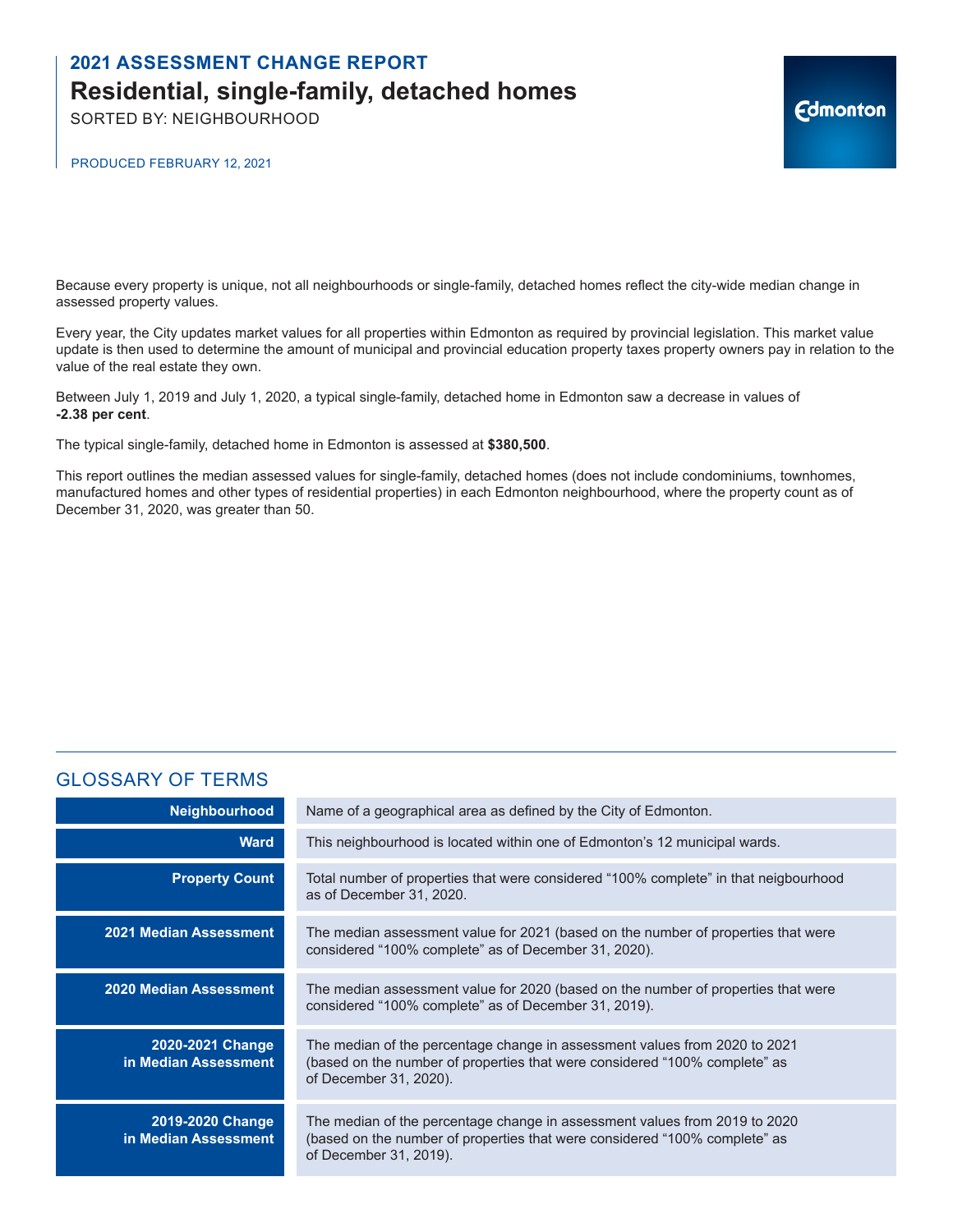SORTED BY: NEIGHBOURHOOD

PRODUCED FEBRUARY 12, 2021

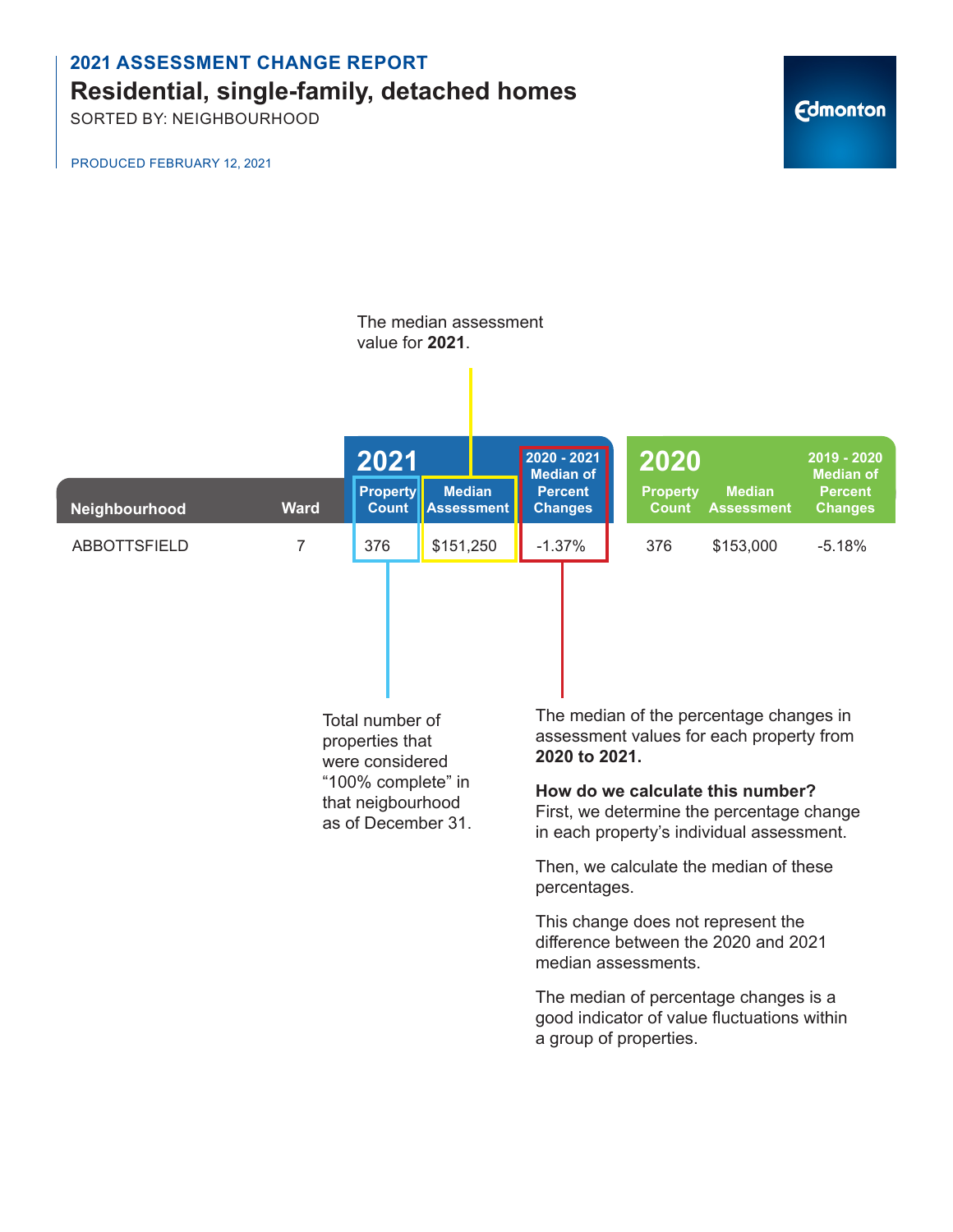SORTED BY: NEIGHBOURHOOD

#### PRODUCED FEBRUARY 12, 2021

| Neighbourhood             | <b>Ward</b>    | 2021<br><b>Property</b><br><b>Count</b> | <b>Median</b><br><b>Assessment</b> | 2020 - 2021<br><b>Median of</b><br><b>Percent</b><br><b>Change</b> | 2020<br><b>Property</b><br><b>Count</b> | <b>Median</b><br><b>Assessment</b> | 2019 - 2020<br><b>Median of</b><br><b>Percent</b><br><b>Change</b> |
|---------------------------|----------------|-----------------------------------------|------------------------------------|--------------------------------------------------------------------|-----------------------------------------|------------------------------------|--------------------------------------------------------------------|
| <b>ALBANY</b>             | $\overline{2}$ | 227                                     | \$508,000                          | $-0.27%$                                                           | 227                                     | \$502,500                          | $-2.13%$                                                           |
| ALBERTA AVENUE            | $\overline{7}$ | 2,081                                   | \$212,500                          | 0.00%                                                              | 2,091                                   | \$210,500                          | $-6.99%$                                                           |
| ALDERGROVE                | $\mathbf{1}$   | 1,098                                   | \$353,250                          | $-1.06%$                                                           | 1,098                                   | \$357,000                          | $-3.06%$                                                           |
| <b>ALLARD</b>             | 10             | 1,480                                   | \$459,250                          | $-1.36%$                                                           | 1,424                                   | \$470,000                          | $-2.87%$                                                           |
| ALLENDALE                 | 10             | 735                                     | \$385,500                          | $-1.39%$                                                           | 736                                     | \$389,000                          | $-5.17%$                                                           |
| AMBLESIDE                 | 9              | 1,176                                   | \$513,000                          | $-1.89%$                                                           | 1,175                                   | \$523,000                          | $-3.40%$                                                           |
| ARGYLL                    | 11             | 328                                     | \$367,500                          | $-2.21%$                                                           | 327                                     | \$374,000                          | $-4.04%$                                                           |
| <b>ASPEN GARDENS</b>      | 10             | 506                                     | \$504,250                          | 1.00%                                                              | 506                                     | \$495,000                          | $-5.19%$                                                           |
| <b>ATHLONE</b>            | 2              | 977                                     | \$293,500                          | $-2.72%$                                                           | 977                                     | \$297,500                          | $-5.61%$                                                           |
| <b>AVONMORE</b>           | 11             | 811                                     | \$366,500                          | $-2.34%$                                                           | 814                                     | \$374.000                          | $-5.51%$                                                           |
| <b>BALWIN</b>             | $\overline{7}$ | 955                                     | \$269,500                          | $-2.06%$                                                           | 955                                     | \$274,500                          | $-7.01%$                                                           |
| <b>BANNERMAN</b>          | $\overline{4}$ | 536                                     | \$291,500                          | $-4.10%$                                                           | 536                                     | \$303,000                          | $-6.45%$                                                           |
| <b>BATURYN</b>            | 3              | 1,162                                   | \$299,500                          | $-7.84%$                                                           | 1,162                                   | \$326,250                          | $-1.64%$                                                           |
| <b>BEACON HEIGHTS</b>     | 7              | 992                                     | \$250,000                          | $-0.55%$                                                           | 991                                     | \$250,500                          | $-6.31%$                                                           |
| <b>BEARSPAW</b>           | 10             | 582                                     | \$423,000                          | $-3.43%$                                                           | 582                                     | \$439,250                          | $-1.42%$                                                           |
| <b>BEAUMARIS</b>          | 3              | 833                                     | \$379,000                          | $-4.39%$                                                           | 832                                     | \$395,500                          | $-2.72%$                                                           |
| <b>BELGRAVIA</b>          | 8              | 704                                     | \$692,000                          | $-5.38%$                                                           | 697                                     | \$719,000                          | $-0.88%$                                                           |
| <b>BELLE RIVE</b>         | 3              | 1,062                                   | \$408,750                          | $-3.28%$                                                           | 1,063                                   | \$423,000                          | $-2.86%$                                                           |
| <b>BELLEVUE</b>           | $\overline{7}$ | 465                                     | \$314,000                          | $-1.45%$                                                           | 462                                     | \$315,500                          | $-5.15%$                                                           |
| <b>BELMEAD</b>            | $\mathbf{1}$   | 805                                     | \$370,500                          | $-0.13%$                                                           | 805                                     | \$370,000                          | $-4.28%$                                                           |
| <b>BELMONT</b>            | 4              | 760                                     | \$319,750                          | $-3.77%$                                                           | 760                                     | \$333,250                          | $-3.38%$                                                           |
| <b>BELVEDERE</b>          | 4              | 804                                     | \$272,000                          | $-0.74%$                                                           | 805                                     | \$274,000                          | $-4.59%$                                                           |
| <b>BERGMAN</b>            | $\overline{7}$ | 496                                     | \$311,250                          | $-2.91%$                                                           | 497                                     | \$318,000                          | $-1.17%$                                                           |
| <b>BEVERLY HEIGHTS</b>    | $\overline{7}$ | 1,162                                   | \$283,000                          | $-2.94%$                                                           | 1,156                                   | \$289,500                          | $-6.18%$                                                           |
| <b>BISSET</b>             | 12             | 753                                     | \$316,000                          | $-4.42%$                                                           | 752                                     | \$330,500                          | $-2.12%$                                                           |
| <b>BLACKBURNE</b>         | $10$           | 389                                     | \$418,000                          | $-4.53%$                                                           | 389                                     | \$438,500                          | $-1.09%$                                                           |
| <b>BLACKMUD CREEK</b>     | 10             | 705                                     | \$465,500                          | $-3.35%$                                                           | 705                                     | \$482,500                          | $-3.08%$                                                           |
| <b>BLUE QUILL</b>         | $10$           | 511                                     | \$467,000                          | $-1.20%$                                                           | 511                                     | \$471,000                          | $-4.74%$                                                           |
| <b>BLUE QUILL ESTATES</b> | $10$           | 242                                     | \$549,750                          | $-0.32%$                                                           | 242                                     | \$548,750                          | $-5.46%$                                                           |
| BONNIE DOON               | 8              | 967                                     | \$445,500                          | $-1.32%$                                                           | 957                                     | \$446,000                          | $-1.76%$                                                           |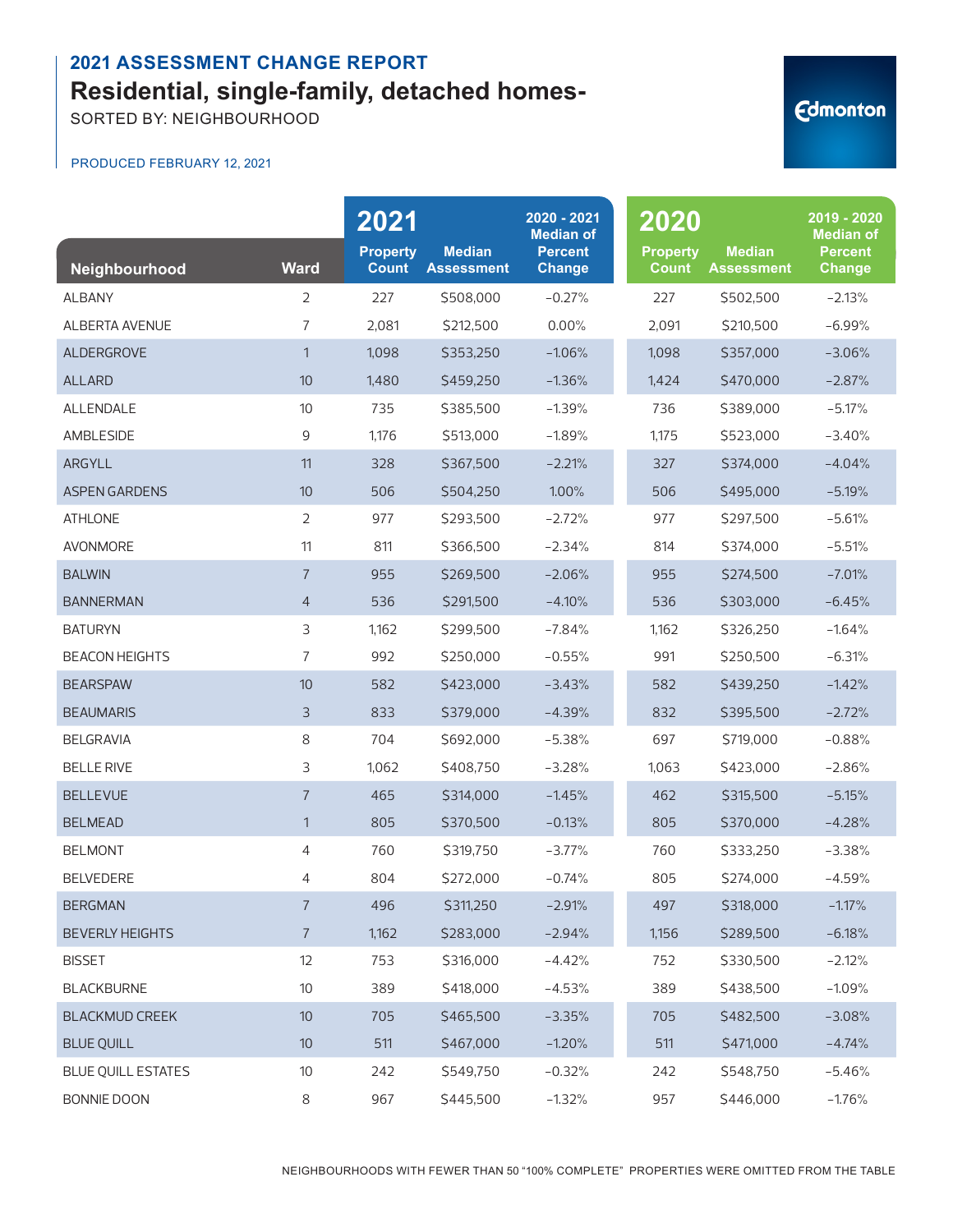SORTED BY: NEIGHBOURHOOD

#### PRODUCED FEBRUARY 12, 2021

| Neighbourhood              | <b>Ward</b>    | 2021<br><b>Property</b><br><b>Count</b> | <b>Median</b><br><b>Assessment</b> | 2020 - 2021<br><b>Median of</b><br><b>Percent</b><br><b>Change</b> | 2020<br><b>Property</b><br><b>Count</b> | <b>Median</b><br><b>Assessment</b> | 2019 - 2020<br><b>Median of</b><br><b>Percent</b><br><b>Change</b> |
|----------------------------|----------------|-----------------------------------------|------------------------------------|--------------------------------------------------------------------|-----------------------------------------|------------------------------------|--------------------------------------------------------------------|
| <b>BOYLE STREET</b>        | 6              | 62                                      | \$283,500                          | $-0.20%$                                                           | 66                                      | \$288,500                          | $-2.96%$                                                           |
| <b>BRANDER GARDENS</b>     | 9              | 304                                     | \$543,000                          | $-6.13%$                                                           | 303                                     | \$576,000                          | $-1.29%$                                                           |
| <b>BRECKENRIDGE GREENS</b> | 1              | 492                                     | \$391,750                          | $-1.14%$                                                           | 492                                     | \$392,750                          | $-4.17%$                                                           |
| <b>BRINTNELL</b>           | 4              | 1,600                                   | \$379,000                          | $-3.67%$                                                           | 1,600                                   | \$393,500                          | $-2.77%$                                                           |
| BRITANNIA YOUNGSTOWN       | $\mathbf{1}$   | 799                                     | \$287,000                          | $-1.19%$                                                           | 801                                     | \$289,500                          | $-6.59%$                                                           |
| <b>BROOKSIDE</b>           | 9              | 584                                     | \$581,250                          | 2.04%                                                              | 586                                     | \$566,250                          | 3.06%                                                              |
| <b>BULYEA HEIGHTS</b>      | 9              | 1,064                                   | \$526,500                          | $-2.78%$                                                           | 1,064                                   | \$541,500                          | $-2.69%$                                                           |
| CAERNARVON                 | 2              | 910                                     | \$305,500                          | $-3.92%$                                                           | 910                                     | \$318,000                          | $-2.36%$                                                           |
| <b>CALDER</b>              | $\overline{2}$ | 1,082                                   | \$248,000                          | $-0.96%$                                                           | 1,081                                   | \$249,500                          | $-6.79%$                                                           |
| CALLAGHAN                  | 10             | 486                                     | \$570,500                          | $-1.99%$                                                           | 486                                     | \$579,500                          | $-4.61%$                                                           |
| CALLINGWOOD NORTH          | 5              | 106                                     | \$350,750                          | $-0.86%$                                                           | 106                                     | \$352,750                          | $-2.10%$                                                           |
| <b>CAMERON HEIGHTS</b>     | 5              | 621                                     | \$619,500                          | $-1.69%$                                                           | 611                                     | \$613,500                          | $-9.47%$                                                           |
| <b>CANON RIDGE</b>         | $\overline{4}$ | 169                                     | \$317,000                          | $-6.13%$                                                           | 169                                     | \$335,000                          | $-6.70%$                                                           |
| <b>CANORA</b>              | $\mathbf{1}$   | 247                                     | \$289,500                          | $-1.48%$                                                           | 250                                     | \$293,750                          | $-5.86%$                                                           |
| CANOSSA                    | 3              | 935                                     | \$371,500                          | $-4.13%$                                                           | 935                                     | \$387,000                          | $-2.63%$                                                           |
| CAPILANO                   | 8              | 1,087                                   | \$416,500                          | $-7.90%$                                                           | 1,085                                   | \$449,000                          | 2.83%                                                              |
| <b>CARLISLE</b>            | $\overline{2}$ | 746                                     | \$306,500                          | $-3.82%$                                                           | 746                                     | \$317,750                          | $-3.75%$                                                           |
| <b>CARLTON</b>             | $\overline{2}$ | 1,174                                   | \$430,750                          | $-3.32%$                                                           | 1,174                                   | \$445,250                          | $-2.29%$                                                           |
| <b>CARTER CREST</b>        | 9              | 437                                     | \$539,500                          | $-4.18%$                                                           | 437                                     | \$561,000                          | $-1.48%$                                                           |
| CASSELMAN                  | 4              | 336                                     | \$356,250                          | $-3.72%$                                                           | 336                                     | \$372,000                          | $-2.92%$                                                           |
| CAVANAGH                   | 10             | 381                                     | \$380,500                          | $-0.67%$                                                           | 227                                     | \$370,500                          | $-2.75%$                                                           |
| <b>CENTRAL MCDOUGALL</b>   | 6              | 110                                     | \$269,250                          | 2.04%                                                              | 108                                     | \$263,750                          | $-8.41%$                                                           |
| <b>CHAMBERY</b>            | 3              | 769                                     | \$458,500                          | $-4.49%$                                                           | 765                                     | \$476,500                          | $-5.06%$                                                           |
| CHAPPELLE AREA             | 9              | 1,689                                   | \$423,500                          | $-1.08%$                                                           | 1,557                                   | \$426,500                          | $-2.98%$                                                           |
| CHARLESWORTH               | 12             | 1,280                                   | \$410,500                          | $-2.48%$                                                           | 1,187                                   | \$419,000                          | $-3.02%$                                                           |
| CLAREVIEW TOWN CENTRE      | $\overline{4}$ | 126                                     | \$356,750                          | $-5.08%$                                                           | 126                                     | \$376,500                          | $-2.82%$                                                           |
| CLOVERDALE                 | 8              | 169                                     | \$637,000                          | $-1.49%$                                                           | 167                                     | \$660,500                          | $-3.19%$                                                           |
| CRAWFORD PLAINS            | 12             | 1,102                                   | \$320,000                          | $-3.03%$                                                           | 1,102                                   | \$328,750                          | $-2.98%$                                                           |
| <b>CRESTWOOD</b>           | $\mathbf{1}$   | 810                                     | \$668,500                          | $-2.06%$                                                           | 800                                     | \$662,000                          | 0.96%                                                              |
| CROMDALE                   | 7              | 144                                     | \$407,500                          | $-3.00%$                                                           | 144                                     | \$411,250                          | $-0.67%$                                                           |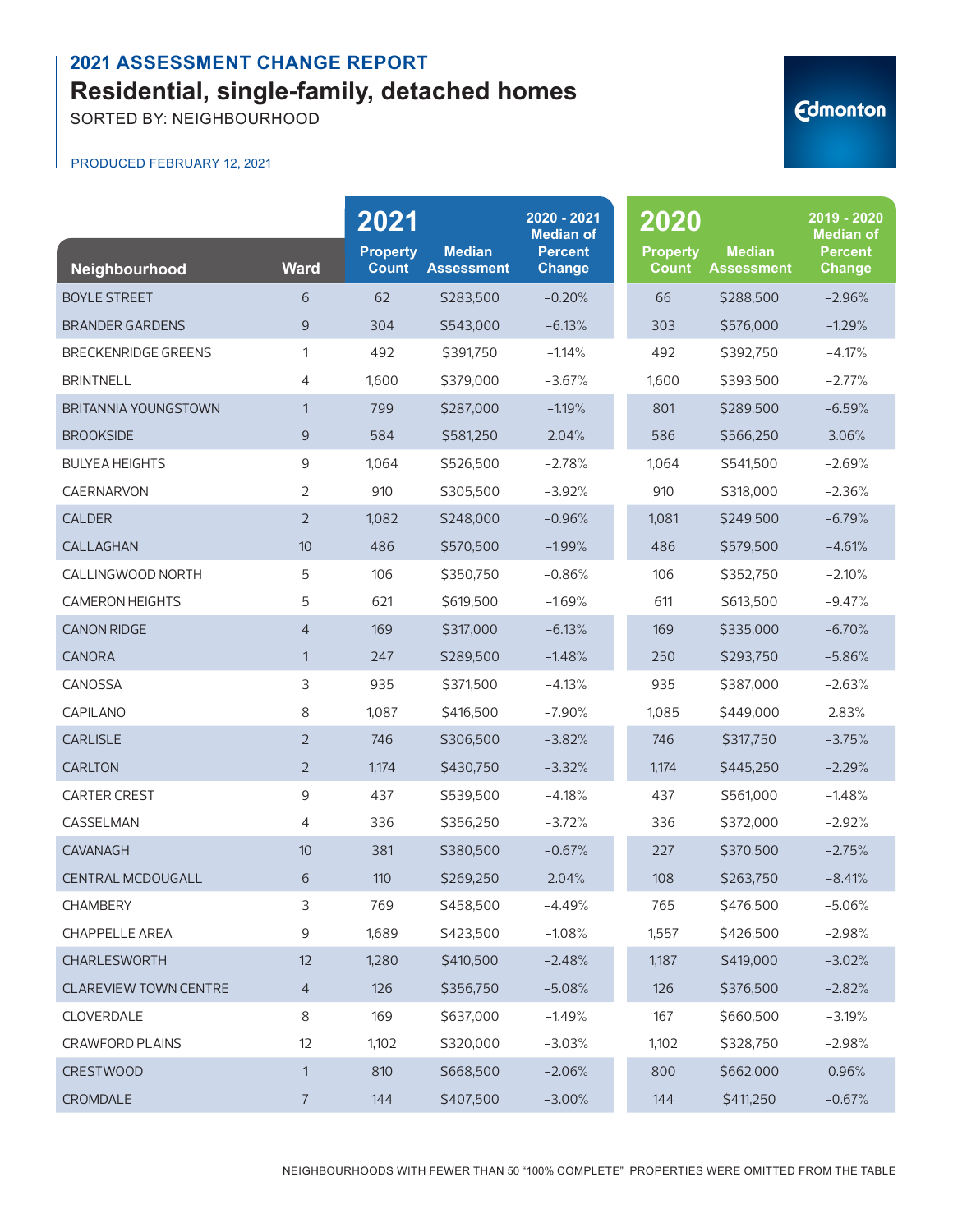SORTED BY: NEIGHBOURHOOD

#### PRODUCED FEBRUARY 12, 2021

| Neighbourhood           | <b>Ward</b>    | 2021<br><b>Property</b><br><b>Count</b> | <b>Median</b><br><b>Assessment</b> | 2020 - 2021<br><b>Median of</b><br><b>Percent</b><br><b>Change</b> | 2020<br><b>Property</b><br><b>Count</b> | <b>Median</b><br><b>Assessment</b> | 2019 - 2020<br><b>Median of</b><br><b>Percent</b><br><b>Change</b> |
|-------------------------|----------------|-----------------------------------------|------------------------------------|--------------------------------------------------------------------|-----------------------------------------|------------------------------------|--------------------------------------------------------------------|
| CRYSTALLINA NERA WEST   | 3              | 597                                     | \$433,500                          | $-2.19%$                                                           | 549                                     | \$442,000                          | $-1.68%$                                                           |
| <b>CUMBERLAND</b>       | $\overline{2}$ | 1,726                                   | \$362,500                          | $-3.39%$                                                           | 1,726                                   | \$375,000                          | $-2.93%$                                                           |
| <b>CY BECKER</b>        | $\overline{4}$ | 512                                     | \$427,000                          | $-2.39%$                                                           | 446                                     | S436.250                           | $-1.85%$                                                           |
| <b>DALY GROVE</b>       | 12             | 806                                     | \$311,500                          | $-2.76%$                                                           | 807                                     | \$318,500                          | $-3.16%$                                                           |
| <b>DECHENE</b>          | 5              | 530                                     | \$415,000                          | $-0.85%$                                                           | 530                                     | \$419,000                          | $-3.20%$                                                           |
| <b>DELTON</b>           | 7              | 638                                     | \$238,250                          | $-3.88%$                                                           | 637                                     | \$246,500                          | $-5.84%$                                                           |
| <b>DELWOOD</b>          | $\overline{7}$ | 1,189                                   | \$293,500                          | 0.50%                                                              | 1,189                                   | \$292,000                          | $-7.45%$                                                           |
| <b>DESROCHERS AREA</b>  | 9              | 446                                     | \$428,250                          | $-1.18%$                                                           | 352                                     | \$420,000                          | $-0.68%$                                                           |
| <b>DONSDALE</b>         | 5              | 383                                     | \$650,500                          | $-3.68%$                                                           | 381                                     | \$672,500                          | $-2.76%$                                                           |
| <b>DOVERCOURT</b>       | 2              | 739                                     | \$309,000                          | $-0.18%$                                                           | 739                                     | \$310,000                          | $-7.47%$                                                           |
| <b>DUGGAN</b>           | 10             | 1,064                                   | \$387,000                          | $-0.67%$                                                           | 1,064                                   | \$390,000                          | $-0.93%$                                                           |
| <b>DUNLUCE</b>          | 3              | 1,174                                   | \$312,000                          | $-3.86%$                                                           | 1,174                                   | \$326,000                          | $-2.25%$                                                           |
| <b>EASTWOOD</b>         | 7              | 598                                     | \$225,250                          | 0.15%                                                              | 602                                     | \$224,500                          | $-6.94%$                                                           |
| <b>EAUX CLAIRES</b>     | 3              | 578                                     | \$396,250                          | $-3.95%$                                                           | 579                                     | \$413,000                          | $-2.98%$                                                           |
| <b>EBBERS</b>           | $\overline{4}$ | 138                                     | \$396,500                          | $-3.62%$                                                           | 131                                     | \$409,000                          | $-1.12%$                                                           |
| <b>EDGEMONT</b>         | 5              | 959                                     | \$445,500                          | 0.24%                                                              | 827                                     | \$447,000                          | $-3.70%$                                                           |
| <b>EKOTA</b>            | 11             | 531                                     | \$330,500                          | $-1.74%$                                                           | 531                                     | \$336,000                          | $-3.31%$                                                           |
| <b>ELLERSLIE</b>        | 12             | 1,074                                   | \$377,000                          | $-3.36%$                                                           | 1,074                                   | \$389,000                          | $-3.35%$                                                           |
| <b>ELMWOOD</b>          | 5              | 741                                     | \$318,000                          | $-1.98%$                                                           | 741                                     | \$323,500                          | $-6.95%$                                                           |
| <b>ELMWOOD PARK</b>     | $\overline{7}$ | 291                                     | \$276,000                          | $-0.42%$                                                           | 291                                     | \$277,500                          | $-4.13%$                                                           |
| <b>ELSINORE</b>         | 3              | 593                                     | \$388,000                          | $-8.56%$                                                           | 593                                     | \$424,000                          | $-2.31%$                                                           |
| <b>EMPIRE PARK</b>      | 10             | 65                                      | \$352,000                          | $-1.90%$                                                           | 65                                      | \$360,000                          | $-5.64%$                                                           |
| <b>ERMINESKIN</b>       | $10$           | 340                                     | \$379,500                          | 0.61%                                                              | 340                                     | \$377,000                          | $-2.40%$                                                           |
| <b>EVANSDALE</b>        | 3              | 1,110                                   | \$308,500                          | $-4.19%$                                                           | 1,110                                   | \$322,000                          | $-2.23%$                                                           |
| <b>FALCONER HEIGHTS</b> | 9              | 452                                     | \$484,750                          | $-7.68%$                                                           | 452                                     | \$527,000                          | $-1.73%$                                                           |
| <b>FOREST HEIGHTS</b>   | 8              | 1,222                                   | \$398,750                          | $-5.23%$                                                           | 1,223                                   | \$417,500                          | $-1.42%$                                                           |
| <b>FRASER</b>           | $\overline{4}$ | 895                                     | \$331,000                          | $-7.76%$                                                           | 883                                     | \$354,500                          | $-1.09%$                                                           |
| <b>FULTON PLACE</b>     | $\,8\,$        | 799                                     | \$364,000                          | $-2.52%$                                                           | 798                                     | \$371,750                          | $-5.07%$                                                           |
| <b>GARIEPY</b>          | 5              | 489                                     | \$473,000                          | $-1.49%$                                                           | 489                                     | \$477,500                          | $-5.67%$                                                           |
| GARNEAU                 | 8              | 472                                     | \$501,750                          | $-4.27%$                                                           | 477                                     | \$522,500                          | $-1.59%$                                                           |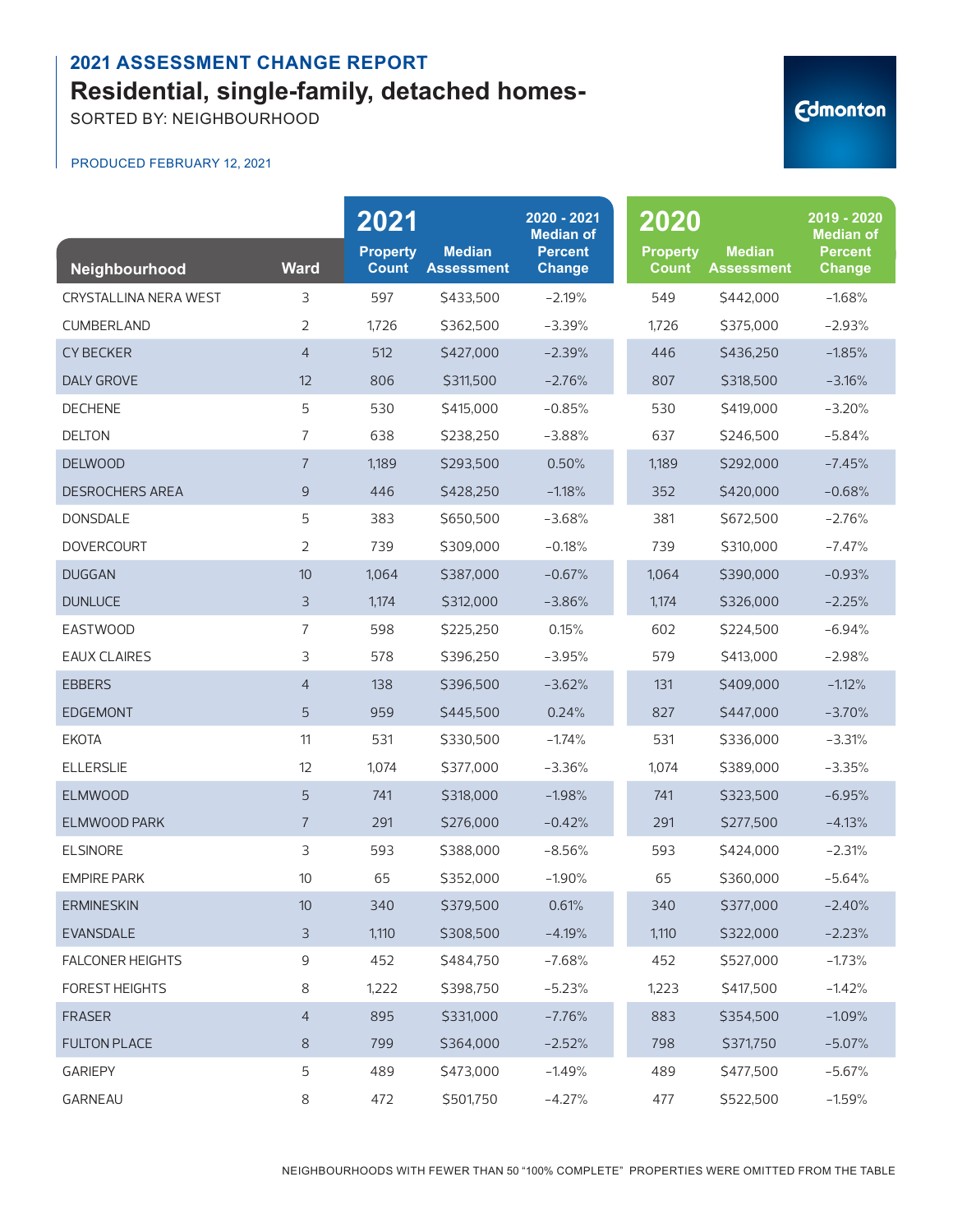SORTED BY: NEIGHBOURHOOD

#### PRODUCED FEBRUARY 12, 2021

| Neighbourhood              | <b>Ward</b>    | 2021<br><b>Property</b><br><b>Count</b> | <b>Median</b><br><b>Assessment</b> | 2020 - 2021<br><b>Median of</b><br><b>Percent</b><br><b>Change</b> | 2020<br><b>Property</b><br><b>Count</b> | <b>Median</b><br><b>Assessment</b> | 2019 - 2020<br><b>Median of</b><br><b>Percent</b><br>Change |
|----------------------------|----------------|-----------------------------------------|------------------------------------|--------------------------------------------------------------------|-----------------------------------------|------------------------------------|-------------------------------------------------------------|
| <b>GLASTONBURY</b>         | 5              | 1,343                                   | \$393,000                          | $-1.45%$                                                           | 1,343                                   | \$398,500                          | $-3.84%$                                                    |
| <b>GLENGARRY</b>           | $\overline{7}$ | 696                                     | \$289,000                          | 0.36%                                                              | 696                                     | \$287,500                          | $-6.72%$                                                    |
| <b>GLENORA</b>             | 6              | 1,143                                   | S721.000                           | $-6.12%$                                                           | 1,142                                   | \$751,500                          | 3.10%                                                       |
| <b>GLENRIDDING HEIGHTS</b> | 9              | 861                                     | \$470,500                          | $-1.30%$                                                           | 855                                     | \$476,000                          | $-3.24%$                                                    |
| <b>GLENRIDDING RAVINE</b>  | 9              | 235                                     | \$467,000                          | $-0.12%$                                                           | 70                                      | S470.750                           | $-2.98%$                                                    |
| <b>GLENWOOD</b>            | $\mathbf{1}$   | 942                                     | \$306,000                          | $-1.05%$                                                           | 949                                     | \$307,500                          | $-5.75%$                                                    |
| <b>GOLD BAR</b>            | 8              | 881                                     | \$352,500                          | $-3.57%$                                                           | 880                                     | \$364,500                          | $-5.49%$                                                    |
| <b>GRANDVIEW HEIGHTS</b>   | 10             | 343                                     | \$776,000                          | $-5.89%$                                                           | 341                                     | \$809,000                          | 0.65%                                                       |
| <b>GRANVILLE</b>           | 5              | 597                                     | \$505,500                          | 0.42%                                                              | 582                                     | \$503,000                          | $-2.47%$                                                    |
| <b>GRAYDON HILL</b>        | 9              | 234                                     | \$404,250                          | $-2.91%$                                                           | 151                                     | \$458,500                          | $-3.70%$                                                    |
| <b>GREENFIELD</b>          | 10             | 1,302                                   | \$398,000                          | $-0.85%$                                                           | 1,302                                   | \$400,000                          | $-5.47%$                                                    |
| <b>GREENVIEW</b>           | 11             | 727                                     | \$363,500                          | $-3.64%$                                                           | 727                                     | \$375,000                          | $-2.31%$                                                    |
| <b>GRIESBACH</b>           | $\overline{2}$ | 913                                     | \$484,500                          | $-3.96%$                                                           | 863                                     | \$501,000                          | $-1.20%$                                                    |
| <b>GROVENOR</b>            | 6              | 810                                     | \$366,750                          | $-7.43%$                                                           | 805                                     | \$394,000                          | 1.24%                                                       |
| <b>HADDOW</b>              | 9              | 1,080                                   | \$503,000                          | $-6.00%$                                                           | 1,080                                   | \$533,500                          | $-4.06%$                                                    |
| <b>HAIRSINE</b>            | 4              | 244                                     | \$308,000                          | $-4.05%$                                                           | 244                                     | \$321,250                          | $-2.69%$                                                    |
| <b>HAWKS RIDGE</b>         | $\mathbf{1}$   | 276                                     | \$478,750                          | $-1.21%$                                                           | 265                                     | \$479,000                          | $-3.41%$                                                    |
| <b>HAYS RIDGE AREA</b>     | 9              | 177                                     | \$884,000                          | $-5.28%$                                                           | 155                                     | \$928,500                          | 2.57%                                                       |
| HAZELDEAN                  | 11             | 940                                     | \$356,500                          | $-4.08%$                                                           | 933                                     | \$369,500                          | $-4.62%$                                                    |
| <b>HENDERSON ESTATES</b>   | 9              | 575                                     | \$605,500                          | $-5.64%$                                                           | 574                                     | \$638,750                          | $-1.71%$                                                    |
| <b>HIGHLANDS</b>           | $\overline{7}$ | 1,076                                   | \$372,500                          | $-7.35%$                                                           | 1,077                                   | \$400,000                          | 1.07%                                                       |
| <b>HIGH PARK</b>           | $\mathbf{1}$   | 575                                     | \$280,000                          | $-5.51%$                                                           | 575                                     | \$296,000                          | $-8.32%$                                                    |
| <b>HILLVIEW</b>            | 11             | 728                                     | \$329,500                          | $-1.70%$                                                           | 728                                     | \$334,500                          | $-2.72%$                                                    |
| HODGSON                    | 9              | 601                                     | \$555,500                          | $-0.23%$                                                           | 601                                     | \$552,000                          | $-4.97%$                                                    |
| HOLLICK-KENYON             | $\overline{4}$ | 1,370                                   | \$378,000                          | $-4.28%$                                                           | 1,370                                   | \$394,500                          | $-2.63%$                                                    |
| <b>HOLYROOD</b>            | $8\,$          | 1,025                                   | \$392,000                          | $-0.95%$                                                           | 1,022                                   | \$393,500                          | $-5.93%$                                                    |
| HOMESTEADER                | 4              | 493                                     | \$297,500                          | $-6.54%$                                                           | 494                                     | \$317,000                          | $-2.34%$                                                    |
| <b>HUDSON</b>              | $\overline{2}$ | 531                                     | \$414,000                          | $-3.90%$                                                           | 526                                     | \$428,000                          | $-3.26%$                                                    |
| <b>IDYLWYLDE</b>           | $8\,$          | 494                                     | \$355,000                          | $-2.23%$                                                           | 489                                     | \$361,000                          | $-4.79%$                                                    |
| <b>INGLEWOOD</b>           | $\overline{2}$ | 783                                     | \$323,500                          | $-2.34%$                                                           | 788                                     | \$329,750                          | $-5.96%$                                                    |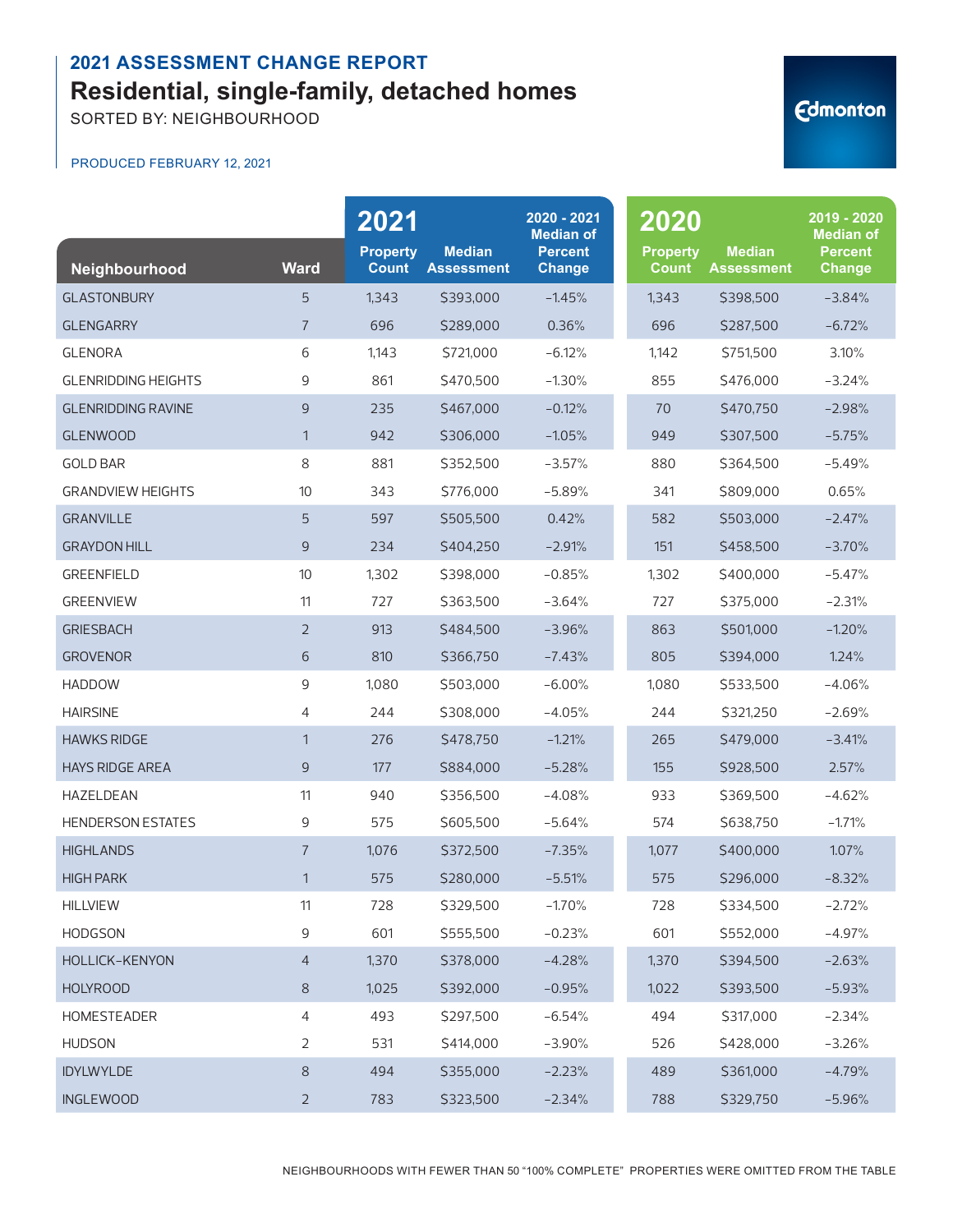SORTED BY: NEIGHBOURHOOD

#### PRODUCED FEBRUARY 12, 2021

| Neighbourhood          | <b>Ward</b>    | 2021<br><b>Property</b><br><b>Count</b> | <b>Median</b><br><b>Assessment</b> | 2020 - 2021<br><b>Median of</b><br><b>Percent</b><br><b>Change</b> | 2020<br><b>Property</b><br><b>Count</b> | <b>Median</b><br><b>Assessment</b> | 2019 - 2020<br><b>Median of</b><br><b>Percent</b><br><b>Change</b> |
|------------------------|----------------|-----------------------------------------|------------------------------------|--------------------------------------------------------------------|-----------------------------------------|------------------------------------|--------------------------------------------------------------------|
| <b>JACKSON HEIGHTS</b> | 11             | 1,105                                   | \$367,500                          | $-1.68%$                                                           | 1,105                                   | \$372,500                          | $-2.96%$                                                           |
| <b>JAMIESON PLACE</b>  | 5              | 1,251                                   | \$375,500                          | $-0.95%$                                                           | 1,250                                   | \$379,000                          | $-3.03%$                                                           |
| <b>JASPER PARK</b>     | $\mathbf{1}$   | 439                                     | \$303,000                          | $-3.30%$                                                           | 439                                     | \$313,500                          | $-6.93%$                                                           |
| <b>KAMEYOSEK</b>       | 11             | 279                                     | \$320,000                          | $-3.19%$                                                           | 279                                     | \$330,500                          | $-1.48%$                                                           |
| <b>KEHEEWIN</b>        | 10             | 589                                     | \$404,000                          | 0.39%                                                              | 590                                     | \$401,000                          | $-3.96%$                                                           |
| <b>KENILWORTH</b>      | 8              | 877                                     | \$367,000                          | $-1.36%$                                                           | 877                                     | \$368,500                          | $-5.40%$                                                           |
| <b>KENSINGTON</b>      | $\overline{2}$ | 1,011                                   | \$291,000                          | 1.04%                                                              | 1,012                                   | \$287,500                          | $-6.62%$                                                           |
| <b>KERNOHAN</b>        | 4              | 722                                     | \$297,750                          | $-3.62%$                                                           | 722                                     | \$308,000                          | $-5.07%$                                                           |
| <b>KESWICK AREA</b>    | 9              | 772                                     | \$576.750                          | $-3.68%$                                                           | 618                                     | \$606,250                          | $-2.64%$                                                           |
| KILDARE                | 7              | 535                                     | \$298,500                          | $-4.60%$                                                           | 535                                     | \$312,500                          | $-1.74%$                                                           |
| <b>KILKENNY</b>        | 3              | 1,274                                   | \$306,000                          | $-4.82%$                                                           | 1,274                                   | \$320,500                          | $-2.24%$                                                           |
| <b>KILLARNEY</b>       | $\overline{7}$ | 672                                     | \$284,000                          | 0.00%                                                              | 673                                     | \$283,500                          | $-6.43%$                                                           |
| KING EDWARD PARK       | 11             | 1,174                                   | \$355,500                          | $-1.41%$                                                           | 1,174                                   | \$358,000                          | $-6.61%$                                                           |
| KINGLET GARDENS        | 1              | 58                                      | \$592,500                          | 2.89%                                                              | 54                                      | \$606,000                          | 1.80%                                                              |
| <b>KINISKI GARDENS</b> | 11             | 2,076                                   | \$308,000                          | $-1.95%$                                                           | 2,077                                   | \$313,000                          | $-3.50%$                                                           |
| <b>KIRKNESS</b>        | 4              | 708                                     | \$305,750                          | $-2.75%$                                                           | 705                                     | \$315,000                          | $-3.43%$                                                           |
| <b>KLARVATTEN</b>      | 3              | 1,547                                   | \$368,000                          | $-4.15%$                                                           | 1,541                                   | \$383,000                          | $-2.49%$                                                           |
| LAGO LINDO             | 3              | 1,241                                   | \$317,500                          | $-4.38%$                                                           | 1,241                                   | \$331,500                          | $-2.87%$                                                           |
| LANSDOWNE              | 10             | 338                                     | \$601,500                          | $-3.14%$                                                           | 339                                     | \$617,000                          | $-2.89%$                                                           |
| <b>LA PERLE</b>        | $\mathbf{1}$   | 968                                     | \$357,500                          | 0.38%                                                              | 968                                     | \$354,750                          | $-2.92%$                                                           |
| <b>LARKSPUR</b>        | 12             | 1,209                                   | \$376,000                          | $-2.15%$                                                           | 1,209                                   | \$383,000                          | $-3.39%$                                                           |
| LAUDERDALE             | 2              | 623                                     | \$278,000                          | $-0.35%$                                                           | 623                                     | \$277,500                          | $-5.36%$                                                           |
| LAUREL                 | 12             | 1,947                                   | \$432,500                          | $-0.79%$                                                           | 1,706                                   | \$429,000                          | $-2.92%$                                                           |
| <b>LAURIER HEIGHTS</b> | 5              | 931                                     | \$659,500                          | 4.97%                                                              | 925                                     | \$632,000                          | 1.92%                                                              |
| LEE RIDGE              | 11             | 373                                     | \$339,000                          | $-0.76%$                                                           | 372                                     | \$339,500                          | $-4.36%$                                                           |
| LEGER                  | 9              | 623                                     | \$478,500                          | $-2.76%$                                                           | 623                                     | \$489,000                          | $-3.26%$                                                           |
| LENDRUM PLACE          | 10             | 597                                     | \$431,500                          | 0.17%                                                              | 596                                     | \$432,500                          | $-6.16%$                                                           |
| <b>LORELEI</b>         | $\mathsf{3}$   | 813                                     | \$313,000                          | $-4.06%$                                                           | 813                                     | \$328,000                          | $-3.29%$                                                           |
| <b>LYMBURN</b>         | 5              | 1,508                                   | \$334,750                          | $-0.49%$                                                           | 1,509                                   | \$335,500                          | $-4.64%$                                                           |
| LYNNWOOD               | 5              | 776                                     | \$354,750                          | $-1.22%$                                                           | 776                                     | \$358,000                          | $-6.57%$                                                           |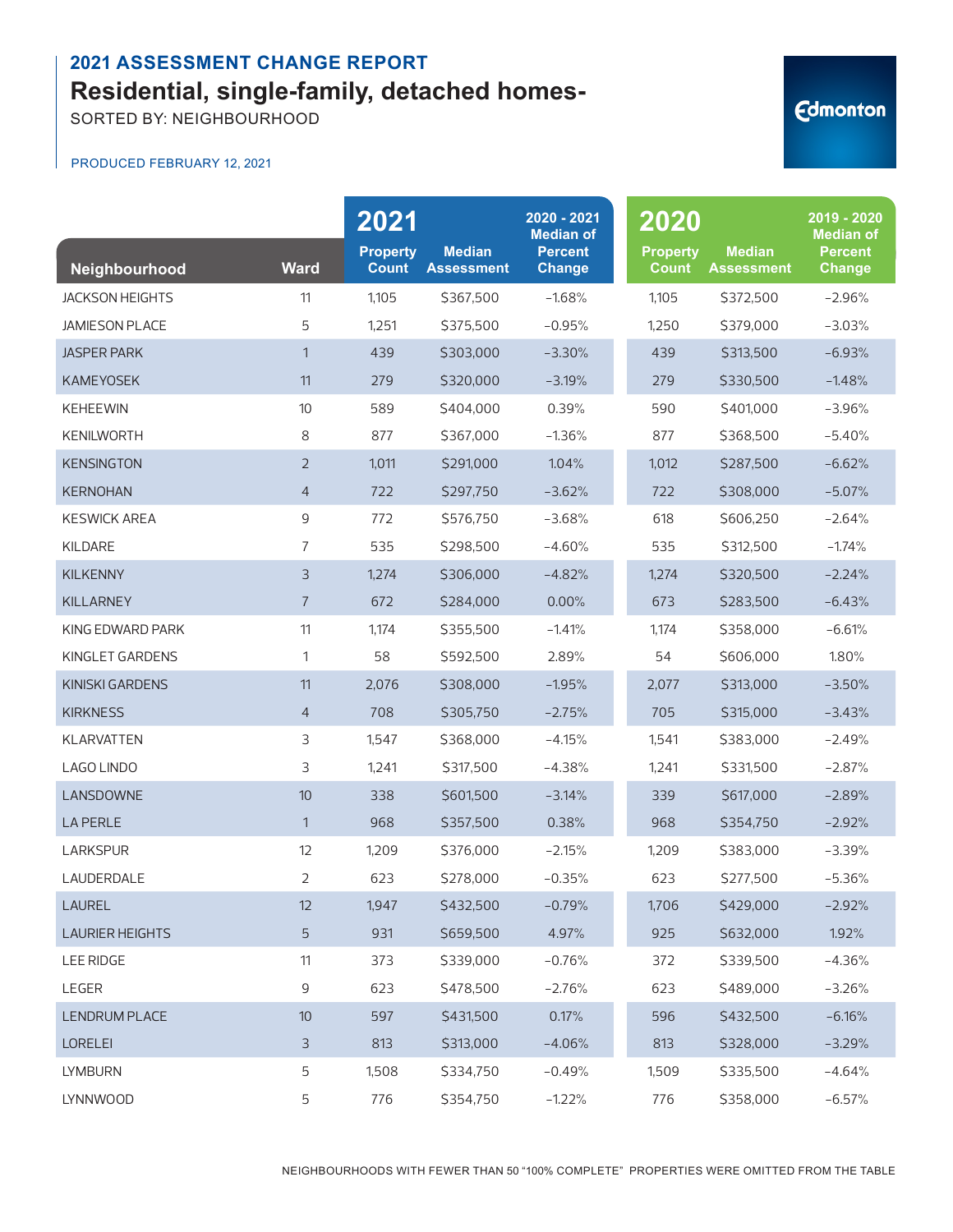SORTED BY: NEIGHBOURHOOD

# **Edmonton**

PRODUCED FEBRUARY 12, 2021

|                        |                 | 2021                            |                                    | 2020 - 2021<br><b>Median of</b> | 2020                            |                                    | 2019 - 2020<br><b>Median of</b> |
|------------------------|-----------------|---------------------------------|------------------------------------|---------------------------------|---------------------------------|------------------------------------|---------------------------------|
| Neighbourhood          | <b>Ward</b>     | <b>Property</b><br><b>Count</b> | <b>Median</b><br><b>Assessment</b> | <b>Percent</b><br><b>Change</b> | <b>Property</b><br><b>Count</b> | <b>Median</b><br><b>Assessment</b> | <b>Percent</b><br>Change        |
| <b>MACEWAN</b>         | 9               | 1,011                           | \$396,500                          | $-4.01%$                        | 1,010                           | \$413,500                          | $-4.18%$                        |
| <b>MACTAGGART</b>      | 9               | 550                             | \$738,250                          | $-0.32%$                        | 549                             | \$734,000                          | $-3.32%$                        |
| <b>MAGRATH HEIGHTS</b> | 9               | 826                             | \$720,500                          | $-1.01%$                        | 825                             | \$723,000                          | $-4.72%$                        |
| <b>MALMO PLAINS</b>    | 10              | 633                             | \$423,000                          | $-3.18%$                        | 634                             | \$437,000                          | $-4.80%$                        |
| <b>MAPLE</b>           | 12              | 537                             | \$436,500                          | $-2.67%$                        | 469                             | \$448,000                          | $-2.23%$                        |
| <b>MATT BERRY</b>      | $\overline{4}$  | 1,065                           | \$398,500                          | $-4.30%$                        | 1,063                           | \$415,000                          | $-1.99%$                        |
| <b>MAYFIELD</b>        | $\mathbf{1}$    | 770                             | \$288,000                          | $-1.02%$                        | 771                             | \$291,000                          | $-7.65%$                        |
| <b>MAYLIEWAN</b>       | 3               | 1,206                           | \$392,500                          | $-5.05%$                        | 1,205                           | \$412,500                          | $-2.68%$                        |
| <b>MCCAULEY</b>        | $6\phantom{1}6$ | 696                             | \$233,250                          | 2.66%                           | 701                             | \$225,500                          | $-4.83%$                        |
| <b>MCCONACHIE AREA</b> | $\overline{4}$  | 1,761                           | \$433,000                          | $-3.14%$                        | 1,568                           | \$448,750                          | $-2.08%$                        |
| <b>MCKERNAN</b>        | 8               | 756                             | \$476,750                          | $-3.33%$                        | 755                             | \$481,500                          | $-3.48%$                        |
| <b>MCLEOD</b>          | 4               | 872                             | \$301,500                          | $-4.44%$                        | 870                             | \$314,500                          | $-2.94%$                        |
| <b>MCQUEEN</b>         | $6\phantom{1}6$ | 417                             | \$360,500                          | 3.81%                           | 417                             | \$347,000                          | $-11.44%$                       |
| <b>MEADOWLARK PARK</b> | 1               | 907                             | \$340,000                          | 2.24%                           | 908                             | \$332,000                          | $-7.86%$                        |
| <b>MENISA</b>          | 11              | 753                             | \$316,000                          | $-1.86%$                        | 753                             | \$322,000                          | $-6.42%$                        |
| <b>MEYOKUMIN</b>       | 11              | 611                             | \$311,500                          | $-3.38%$                        | 610                             | \$324,500                          | $-2.74%$                        |
| <b>MEYONOHK</b>        | 11              | 524                             | \$309,000                          | $-4.37%$                        | 523                             | \$322,000                          | $-3.70%$                        |
| <b>MICHAELS PARK</b>   | 11              | 442                             | \$332,500                          | $-1.92%$                        | 442                             | \$339,000                          | $-3.11%$                        |
| <b>MILLER</b>          | $\overline{4}$  | 649                             | \$355,000                          | $-4.71%$                        | 649                             | \$375,000                          | $-2.80%$                        |
| <b>MINCHAU</b>         | 12              | 808                             | \$305,000                          | $-3.43%$                        | 808                             | \$315,000                          | $-5.05%$                        |
| <b>MONTROSE</b>        | $\overline{7}$  | 975                             | \$225,500                          | $-1.06%$                        | 978                             | \$226,000                          | $-6.81%$                        |
| <b>NEWTON</b>          | $\overline{7}$  | 1,037                           | \$265,500                          | $-1.80%$                        | 1,037                           | \$270,000                          | $-6.92%$                        |
| NORTH GLENORA          | 6               | 706                             | \$384,000                          | $-1.08%$                        | 702                             | \$385,500                          | $-6.08%$                        |
| NORTHMOUNT             | 7               | 819                             | \$312,000                          | $-4.81%$                        | 818                             | \$326,500                          | $-3.04%$                        |
| <b>OGILVIE RIDGE</b>   | $\mathsf 9$     | 296                             | \$628,250                          | $-1.06%$                        | 296                             | \$637,500                          | $-4.02%$                        |
| <b>OLESKIW</b>         | 5               | 908                             | \$607,500                          | $-5.81%$                        | 908                             | \$652,250                          | $-2.71%$                        |
| OLIVER                 | $6\,$           | 72                              | \$494,250                          | $-7.75%$                        | 80                              | \$515,500                          | 0.67%                           |
| ORMSBY PLACE           | 5               | 1,038                           | \$405,750                          | $-1.00%$                        | 1,038                           | \$410,000                          | $-2.81%$                        |
| <b>OTTEWELL</b>        | $\,8\,$         | 2,069                           | \$377,500                          | $-1.78%$                        | 2,070                           | \$382,500                          | $-5.57%$                        |
| OVERLANDERS            | $\overline{4}$  | 310                             | \$313,750                          | $-3.12%$                        | 310                             | \$325,500                          | $-2.66%$                        |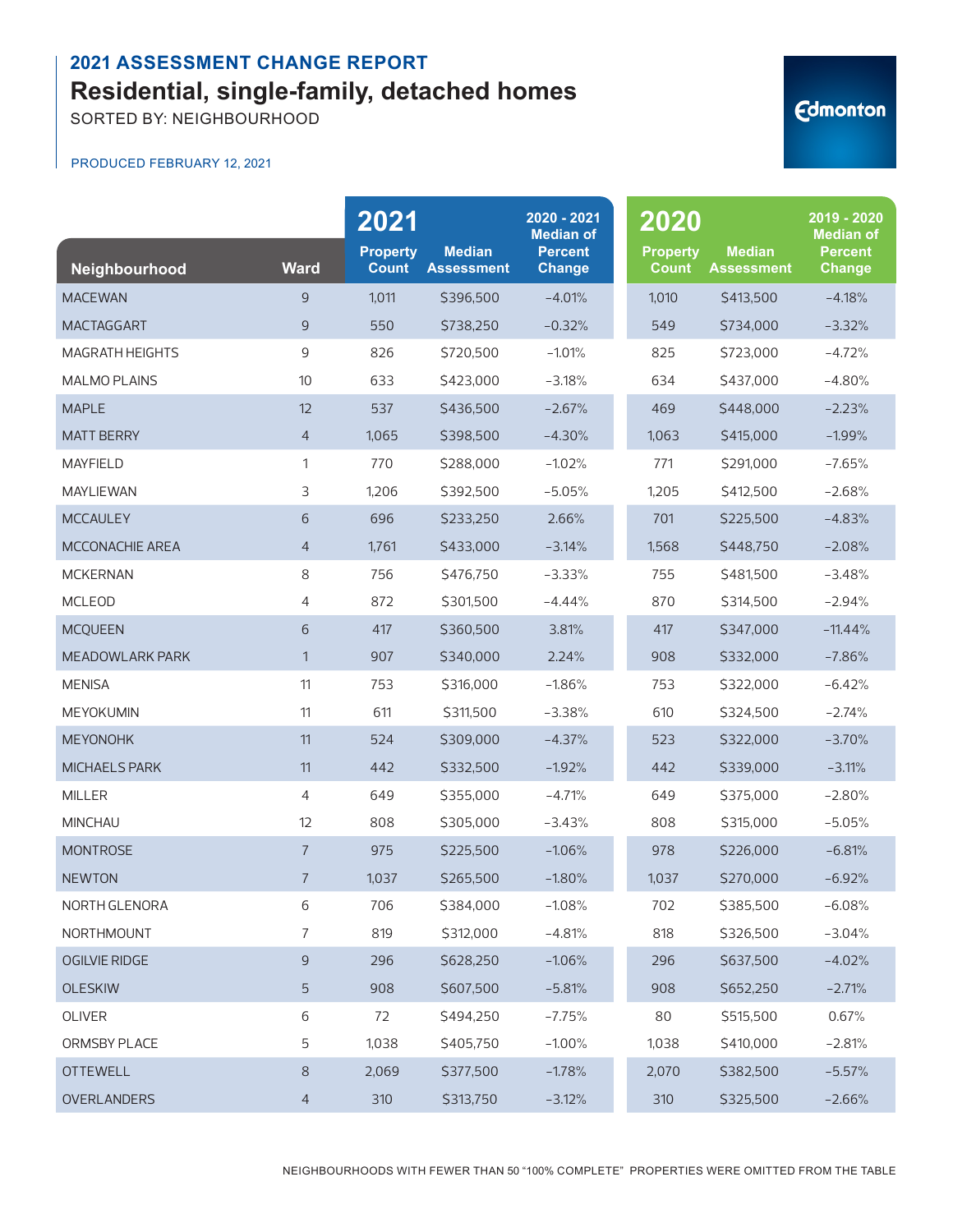SORTED BY: NEIGHBOURHOOD

#### PRODUCED FEBRUARY 12, 2021

| Neighbourhood           | <b>Ward</b>    | 2021<br><b>Property</b><br><b>Count</b> | <b>Median</b><br><b>Assessment</b> | 2020 - 2021<br><b>Median of</b><br><b>Percent</b><br><b>Change</b> | 2020<br><b>Property</b><br><b>Count</b> | <b>Median</b><br><b>Assessment</b> | 2019 - 2020<br><b>Median of</b><br><b>Percent</b><br><b>Change</b> |
|-------------------------|----------------|-----------------------------------------|------------------------------------|--------------------------------------------------------------------|-----------------------------------------|------------------------------------|--------------------------------------------------------------------|
| <b>OXFORD</b>           | $\overline{2}$ | 989                                     | \$405,500                          | 0.38%                                                              | 991                                     | \$404,000                          | $-2.91%$                                                           |
| <b>OZERNA</b>           | 3              | 1,115                                   | \$389,500                          | $-3.54%$                                                           | 1,115                                   | \$404,000                          | $-3.64%$                                                           |
| <b>PAISLEY</b>          | 9              | 308                                     | S413,000                           | $-1.33%$                                                           | 263                                     | \$411,000                          | $-2.83%$                                                           |
| PARKALLEN               | 10             | 741                                     | \$418,000                          | $-4.63%$                                                           | 741                                     | \$435,000                          | $-4.80%$                                                           |
| <b>PARKDALE</b>         | $\overline{7}$ | 977                                     | \$216,000                          | $-0.22%$                                                           | 980                                     | \$215,000                          | $-4.52%$                                                           |
| <b>PARKVIEW</b>         | 1              | 1,319                                   | \$521,000                          | $-7.55%$                                                           | 1,306                                   | \$556,250                          | 0.83%                                                              |
| PATRICIA HEIGHTS        | 5              | 323                                     | \$499,000                          | 1.56%                                                              | 320                                     | \$483,750                          | 3.63%                                                              |
| PLEASANTVIEW            | 10             | 798                                     | \$419,500                          | $-1.56%$                                                           | 782                                     | \$422,000                          | $-5.88%$                                                           |
| POLLARD MEADOWS         | 12             | 693                                     | \$311,500                          | $-3.21%$                                                           | 694                                     | \$320,500                          | $-3.60%$                                                           |
| <b>POTTER GREENS</b>    | 1              | 471                                     | \$473,500                          | $-1.19%$                                                           | 471                                     | \$477,000                          | $-3.41%$                                                           |
| <b>PRINCE CHARLES</b>   | $\overline{2}$ | 392                                     | \$274,000                          | $-1.29%$                                                           | 392                                     | \$276,500                          | $-6.68%$                                                           |
| PRINCE RUPERT           | $\overline{2}$ | 346                                     | \$345,000                          | 7.17%                                                              | 347                                     | \$321,500                          | $-4.17%$                                                           |
| <b>QUEEN ALEXANDRA</b>  | 8              | 683                                     | \$383,000                          | $-0.92%$                                                           | 688                                     | \$386,500                          | $-6.29%$                                                           |
| <b>QUEEN MARY PARK</b>  | 6              | 396                                     | \$352,500                          | 2.56%                                                              | 399                                     | \$343,500                          | $-2.48%$                                                           |
| <b>QUESNELL HEIGHTS</b> | 5              | 124                                     | \$688,250                          | $-6.45%$                                                           | 124                                     | \$721,750                          | $-1.81%$                                                           |
| <b>RAMSAY HEIGHTS</b>   | 9              | 725                                     | \$556,000                          | $-0.48%$                                                           | 726                                     | \$560,250                          | 4.17%                                                              |
| <b>RAPPERSWIL</b>       | 3              | 708                                     | \$434,250                          | $-2.41%$                                                           | 661                                     | \$440,000                          | $-2.21%$                                                           |
| RHATIGAN RIDGE          | 9              | 1,012                                   | \$539,750                          | $-0.42%$                                                           | 1,012                                   | \$545,000                          | $-3.68%$                                                           |
| <b>RICHFIELD</b>        | 11             | 472                                     | \$322,500                          | $-1.44%$                                                           | 473                                     | \$328,500                          | $-4.44%$                                                           |
| <b>RICHFORD</b>         | 10             | 129                                     | \$554,000                          | 0.36%                                                              | 130                                     | \$555,000                          | $-9.30%$                                                           |
| <b>RIDEAU PARK</b>      | 10             | 274                                     | \$406,750                          | $-4.16%$                                                           | 274                                     | \$420,250                          | $-1.43%$                                                           |
| RIO TERRACE             | 5              | 505                                     | \$464,000                          | 0.63%                                                              | 504                                     | \$455,500                          | $-5.78%$                                                           |
| <b>RITCHIE</b>          | 11             | 1,041                                   | \$379,000                          | 0.78%                                                              | 1,031                                   | \$372,500                          | $-4.52%$                                                           |
| RIVERDALE               | 6              | 352                                     | \$542,750                          | $-0.10%$                                                           | 350                                     | \$535,750                          | $-9.77%$                                                           |
| RIVERVIEW AREA          | 5              | 122                                     | \$759,250                          | $-4.31%$                                                           | 121                                     | \$799,000                          | $-6.62%$                                                           |
| ROSENTHAL               | 1              | 827                                     | \$443,000                          | 0.68%                                                              | 743                                     | \$442,000                          | $-4.74%$                                                           |
| <b>ROSSDALE</b>         | 6              | 164                                     | \$609,250                          | $-1.35%$                                                           | 168                                     | \$630,000                          | $-6.20%$                                                           |
| <b>ROSSLYN</b>          | $\overline{2}$ | 833                                     | \$280,000                          | $-3.18%$                                                           | 833                                     | \$288,500                          | $-4.28%$                                                           |
| ROYAL GARDENS           | $10$           | 600                                     | \$368,000                          | $-3.89%$                                                           | 601                                     | \$381,000                          | $-4.01%$                                                           |
| RUNDLE HEIGHTS          | $\overline{7}$ | 491                                     | \$302,000                          | $-1.60%$                                                           | 491                                     | \$307,000                          | $-4.79%$                                                           |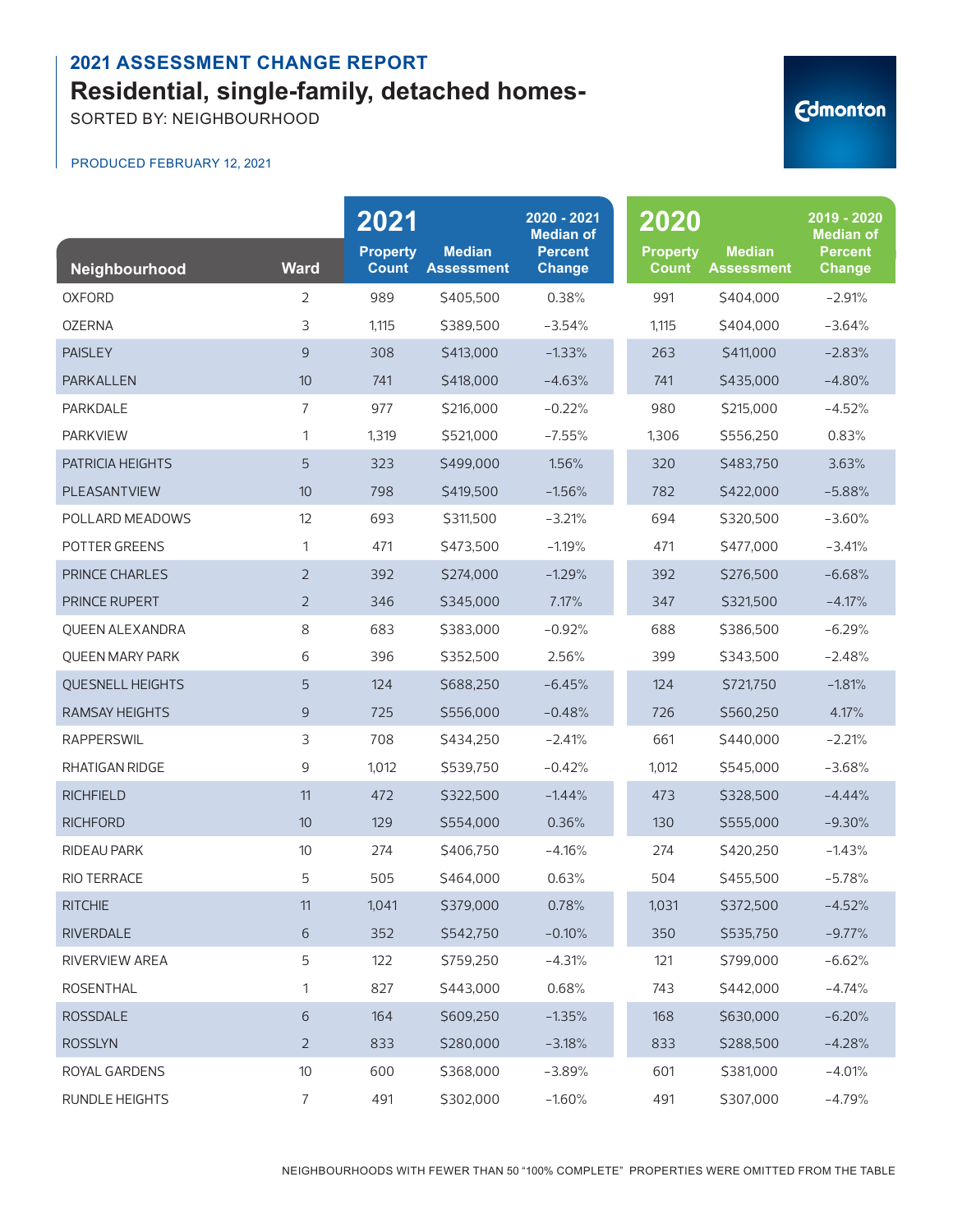SORTED BY: NEIGHBOURHOOD

#### PRODUCED FEBRUARY 12, 2021

| Neighbourhood                                    | <b>Ward</b>    | 2021<br><b>Property</b><br><b>Count</b> | <b>Median</b><br><b>Assessment</b> | 2020 - 2021<br><b>Median of</b><br><b>Percent</b><br><b>Change</b> | 2020<br><b>Property</b><br><b>Count</b> | <b>Median</b><br><b>Assessment</b> | 2019 - 2020<br><b>Median of</b><br><b>Percent</b><br><b>Change</b> |
|--------------------------------------------------|----------------|-----------------------------------------|------------------------------------|--------------------------------------------------------------------|-----------------------------------------|------------------------------------|--------------------------------------------------------------------|
| <b>RURAL NORTH EAST SOUTH</b><br><b>STURGEON</b> | $\overline{4}$ | 206                                     | \$680,750                          | $-3.05%$                                                           | 206                                     | \$700,750                          | $-2.73%$                                                           |
| <b>RUTHERFORD</b>                                | 9              | 1,860                                   | \$449,000                          | $-1.84%$                                                           | 1,860                                   | \$455,000                          | $-3.67%$                                                           |
| <b>SAKAW</b>                                     | 11             | 947                                     | \$301,500                          | $-4.92%$                                                           | 948                                     | \$319,000                          | $-3.24%$                                                           |
| SATOO                                            | 11             | 897                                     | \$304,500                          | $-6.68%$                                                           | 896                                     | \$327,000                          | $-3.01%$                                                           |
| <b>SCHONSEE</b>                                  | 3              | 838                                     | \$468,500                          | $-3.50%$                                                           | 816                                     | \$483,750                          | $-2.82%$                                                           |
| <b>SECORD</b>                                    | $\mathbf{1}$   | 1,741                                   | \$427,000                          | $-0.12%$                                                           | 1,521                                   | \$429,000                          | $-3.53%$                                                           |
| <b>SHERBROOKE</b>                                | $\overline{2}$ | 703                                     | \$309,500                          | 0.97%                                                              | 703                                     | \$307,000                          | $-6.96%$                                                           |
| <b>SHERWOOD</b>                                  | 1              | 343                                     | \$272,000                          | $-1.01%$                                                           | 341                                     | \$275,500                          | $-7.75%$                                                           |
| <b>SIFTON PARK</b>                               | $\overline{4}$ | 255                                     | \$303,000                          | $-4.95%$                                                           | 255                                     | \$317,500                          | $-2.76%$                                                           |
| <b>SILVER BERRY</b>                              | 12             | 1,625                                   | \$370,500                          | $-3.02%$                                                           | 1,624                                   | \$381,750                          | $-3.43%$                                                           |
| <b>SKYRATTLER</b>                                | 10             | 181                                     | \$447,500                          | 1.94%                                                              | 181                                     | \$438,500                          | $-7.37%$                                                           |
| SOUTH TERWILLEGAR                                | 9              | 1,488                                   | \$438,500                          | $-1.81%$                                                           | 1,483                                   | \$446,500                          | $-3.49%$                                                           |
| <b>SPRUCE AVENUE</b>                             | $\overline{2}$ | 443                                     | \$273,500                          | $-2.76%$                                                           | 451                                     | \$282,000                          | $-3.55%$                                                           |
| <b>STARLING</b>                                  | $\mathbf{1}$   | 416                                     | \$506,500                          | 0.22%                                                              | 381                                     | \$501,500                          | $-3.24%$                                                           |
| <b>STEINHAUER</b>                                | 10             | 577                                     | \$407,000                          | 1.16%                                                              | 577                                     | \$397,000                          | $-2.50%$                                                           |
| <b>STEWART GREENS</b>                            | 1              | 281                                     | \$437,500                          | 0.00%                                                              | 239                                     | \$445,500                          | $-2.93%$                                                           |
| <b>STILLWATER</b>                                | 5              | 176                                     | \$397,500                          | $-0.61%$                                                           | 122                                     | \$403,500                          | $-9.42%$                                                           |
| <b>STRATHCONA</b>                                | $8\,$          | 1,143                                   | \$464,000                          | $-3.33%$                                                           | 1,141                                   | \$477,000                          | $-2.59%$                                                           |
| <b>STRATHEARN</b>                                | 8              | 600                                     | \$405,500                          | $-5.93%$                                                           | 599                                     | \$430,000                          | $-1.15%$                                                           |
| <b>SUDER GREENS</b>                              | 1              | 792                                     | \$401,000                          | $-1.08%$                                                           | 792                                     | \$403,500                          | $-4.16%$                                                           |
| <b>SUMMERLEA</b>                                 | $\mathbf{1}$   | 267                                     | \$377,500                          | 0.25%                                                              | 267                                     | \$375,000                          | $-3.97%$                                                           |
| SUMMERSIDE                                       | 12             | 3,253                                   | \$468,000                          | $-2.01%$                                                           | 3,231                                   | \$479,000                          | $-3.01%$                                                           |
| SWEET GRASS                                      | 10             | 447                                     | \$449,500                          | $-1.57%$                                                           | 447                                     | \$455,500                          | $-1.32%$                                                           |
| <b>TAMARACK</b>                                  | 12             | 1,087                                   | \$393,500                          | $-1.07%$                                                           | 1,082                                   | \$397,750                          | $-2.78%$                                                           |
| <b>TERRACE HEIGHTS</b>                           | $8\,$          | 512                                     | \$361,000                          | $-3.95%$                                                           | 513                                     | \$374,500                          | $-6.10%$                                                           |
| <b>TERWILLEGAR TOWNE</b>                         | 9              | 1,491                                   | \$423,000                          | $-1.05%$                                                           | 1,491                                   | \$427,500                          | $-4.05%$                                                           |
| THE HAMPTONS                                     | 5              | 2,352                                   | \$429,500                          | $-0.94%$                                                           | 2,352                                   | \$431,500                          | $-4.38%$                                                           |
| THE ORCHARDS AT ELLERSLIE                        | 12             | 1,049                                   | \$429,500                          | $-0.41%$                                                           | 881                                     | \$428,500                          | $-2.32%$                                                           |
| THE UPLANDS                                      | 5              | 178                                     | \$472,500                          | 2.23%                                                              | 124                                     | \$475,250                          | $-6.76%$                                                           |
| <b>THORNCLIFF</b>                                | 5              | 394                                     | \$329,000                          | $-1.70%$                                                           | 396                                     | \$334,750                          | $-4.74%$                                                           |